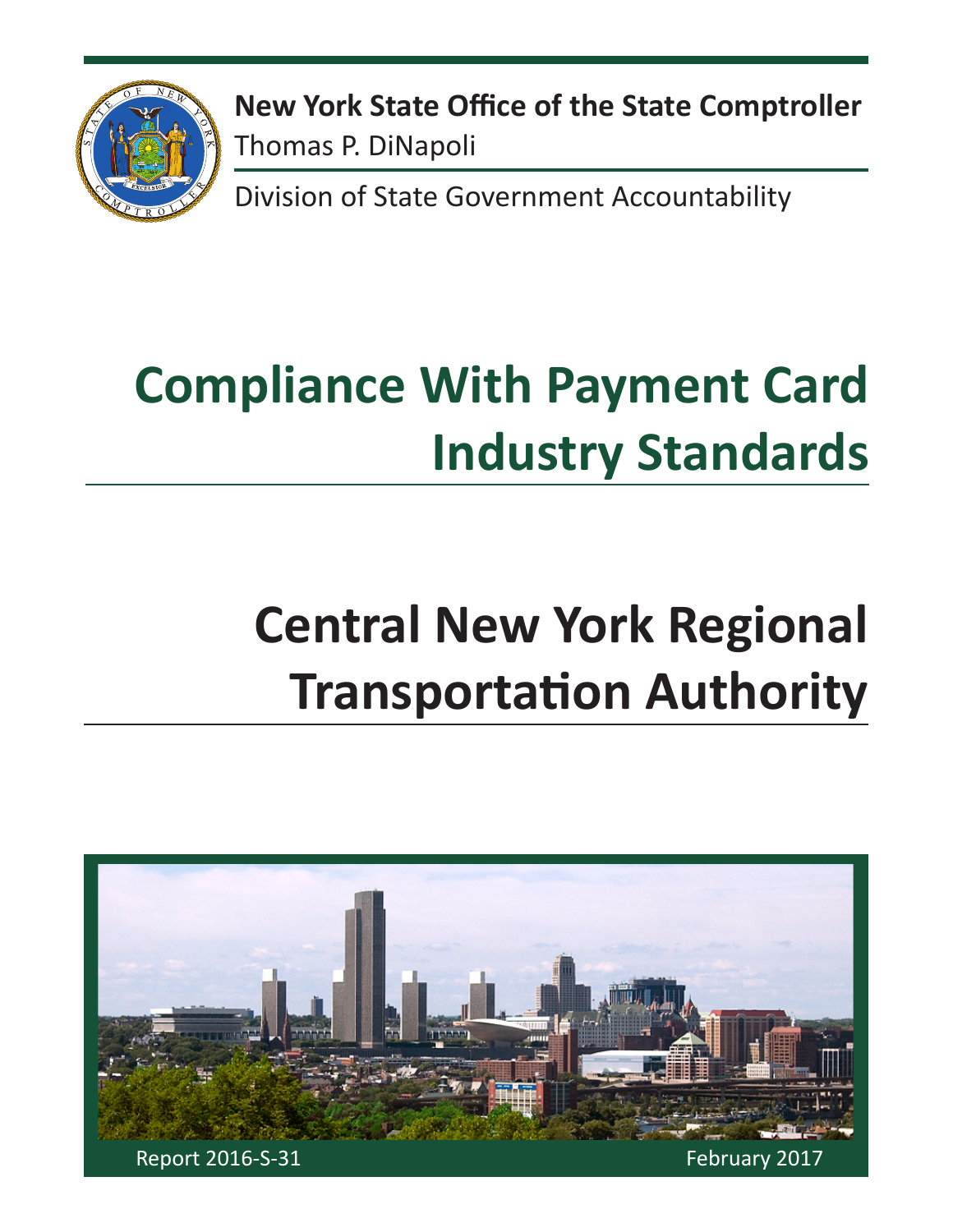# **Executive Summary**

#### **Purpose**

To determine whether the Central New York Regional Transportation Authority (Authority) complies with Payment Card Industry (PCI) security standards. Our audit scope covers the period January 1, 2015 through June 24, 2016.

### **Background**

The Authority provides transportation services in Onondaga, Oswego, Cayuga, and Oneida counties. The Authority accepts credit cards as a method of payment for bus fares and parking. All organizations that accept credit cards as a method of payment, such as the Authority, must comply with the Data Security Standards (DSS) established by the PCI Security Standards Council (Council). The PCI DSS is a set of technical and operational requirements designed to protect cardholder data. Entities that do not comply with PCI DSS may be subject to fines and penalties, and lose the public's confidence and the ability to accept credit card payments. In calendar year 2015, the Authority reported 40,822 credit card transactions totaling more than \$900,000 in revenue.

## **Key Findings**

- We reviewed select operational and technical security controls over the protection of cardholder data at the Authority. Based on our review, we identified several matters that management should address to improve the Authority's information security program for cardholder data and to help ensure it meets PCI requirements.
- The Authority has not yet developed and disseminated an Information Security Policy that clearly defines information security responsibilities for all personnel. Also, it has not inventoried all devices that process cardholder data, implemented a formal risk assessment process to identify threats to cardholder data, ensured all devices that process cardholder data are physically secured, or implemented appropriately strong network user account and password controls.
- The Authority could also improve certain other technical safeguards over the cardholder data it processes.

## **Key Recommendations**

- Develop strategies to enhance compliance with PCI DSS.
- Implement the recommendations detailed during the audit for strengthening technical controls over cardholder data.

## **Other Related Audits/Reports of Interest**

[Office of Information Technology Services: Security and Effectiveness of Department of Motor](http://osc.state.ny.us/audits/allaudits/093014/13s58.pdf) [Vehicles' Licensing and Registration Systems \(2013-S-58\)](http://osc.state.ny.us/audits/allaudits/093014/13s58.pdf) 

[State University of New York: Compliance With Payment Card Industry Standards \(2015-S-65\)](http://osc.state.ny.us/audits/allaudits/093016/15s65.pdf)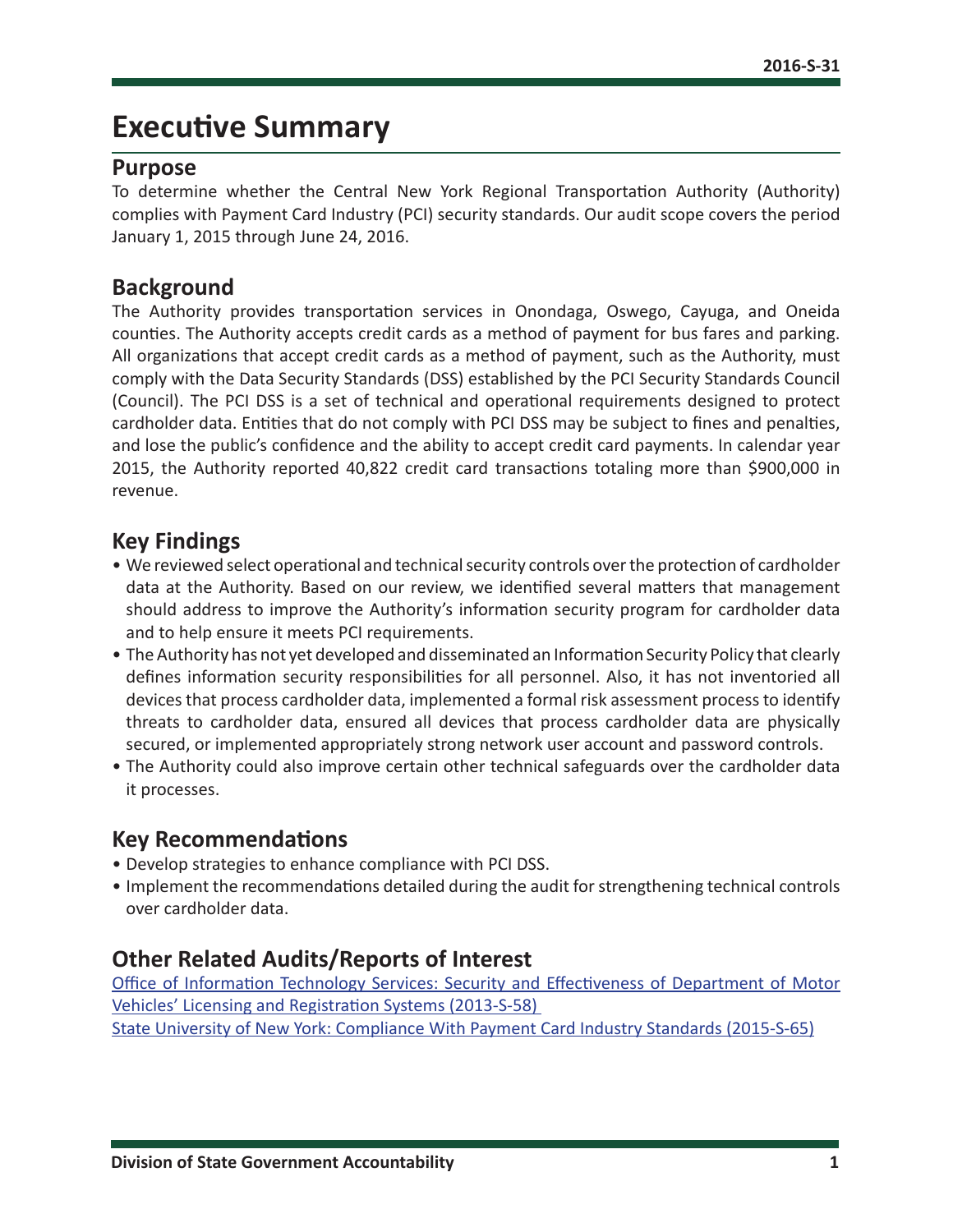## **State of New York Office of the State Comptroller**

## **Division of State Government Accountability**

February 6, 2017

Mr. Brian Schultz Chairman Central New York Regional Transportation Authority 200 Cortland Avenue P.O. Box 820 Syracuse, NY 13205-0820

Dear Mr. Schultz:

The Office of the State Comptroller is committed to helping State agencies, public authorities, and local government agencies manage government resources efficiently and effectively. By doing so, it provides accountability for tax dollars spent to support government operations. The Comptroller oversees the fiscal affairs of State agencies, public authorities, and local government agencies, as well as their compliance with relevant statutes and their observance of good business practices. This fiscal oversight is accomplished, in part, through our audits, which identify opportunities for improving operations. Audits can also identify strategies for reducing costs and strengthening controls that are intended to safeguard assets.

Following is a report of our audit of the Central New York Regional Transportation Authority entitled *Compliance With Payment Card Industry Standards*. The audit was performed pursuant to the State Comptroller's authority as set forth in Article X, Section 5 of the State Constitution and Article II, Section 2803 of the Public Authorities Law.

This audit's results and recommendations are resources for you to use in effectively managing your operations and in meeting the expectations of taxpayers. If you have any questions about this report, please feel free to contact us.

Respectfully submitted,

*Office of the State Comptroller Division of State Government Accountability*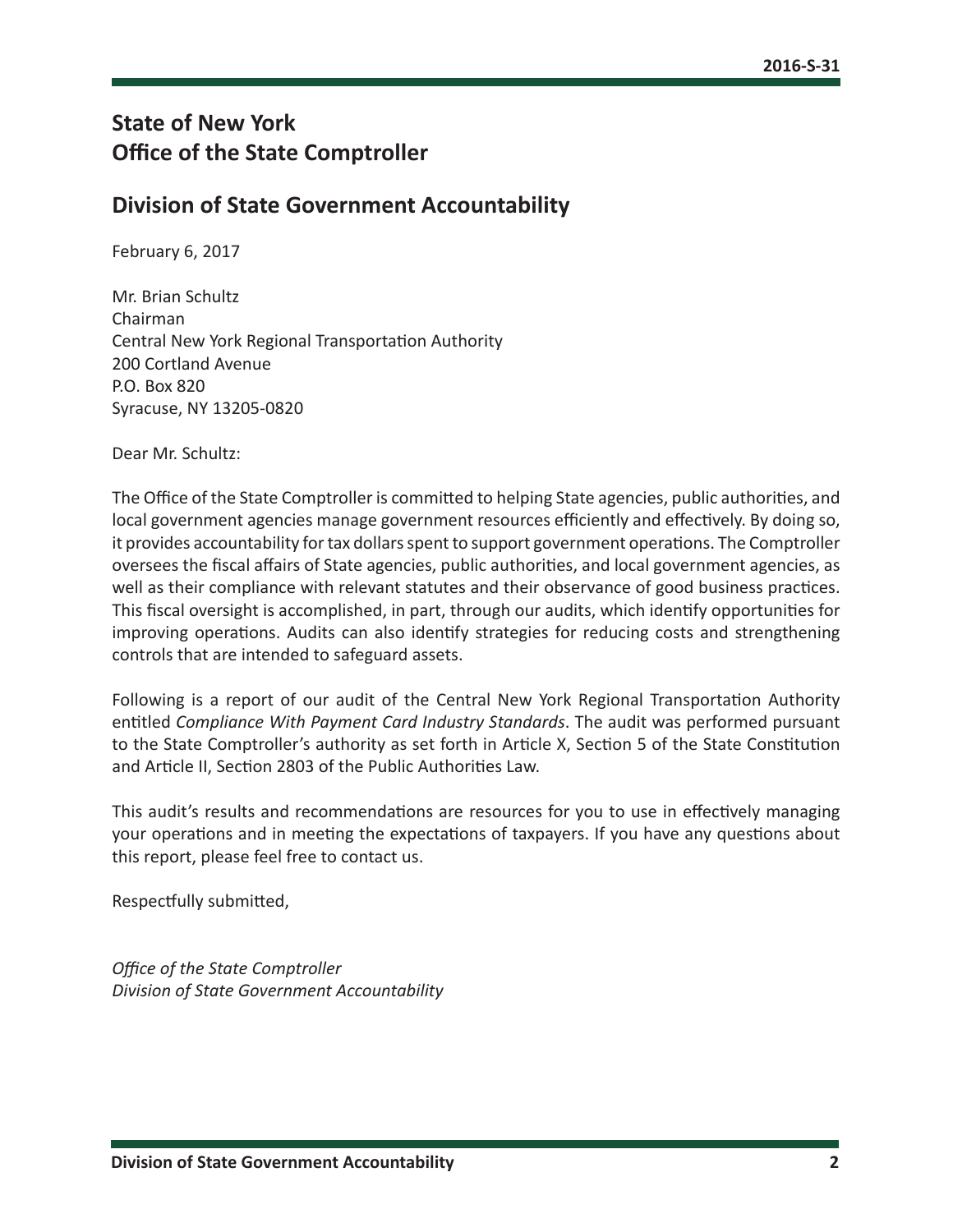# **Table of Contents**

| Background                                | 4  |
|-------------------------------------------|----|
| <b>Audit Findings and Recommendations</b> | 5  |
| <b>Payment Card Industry Compliance</b>   | 5  |
| Recommendation                            | 8  |
| <b>Technical Controls</b>                 | 8  |
| Recommendation                            | 9  |
| Audit Scope and Methodology               | 9  |
| Authority                                 | 10 |
| <b>Reporting Requirements</b>             | 10 |
| Contributors to This Report               | 11 |
| <b>Agency Comments</b>                    | 12 |

**State Government Accountability Contact Information: Audit Director:** John Buyce **Phone:** (518) 474-3271 **Email:** [StateGovernmentAccountability@osc.state.ny.us](mailto:StateGovernmentAccountability%40osc.state.ny.us?subject=) **Address:** Office of the State Comptroller Division of State Government Accountability 110 State Street, 11th Floor Albany, NY 12236 This report is also available on our website at: [www.osc.state.ny.us](http://www.osc.state.ny.us)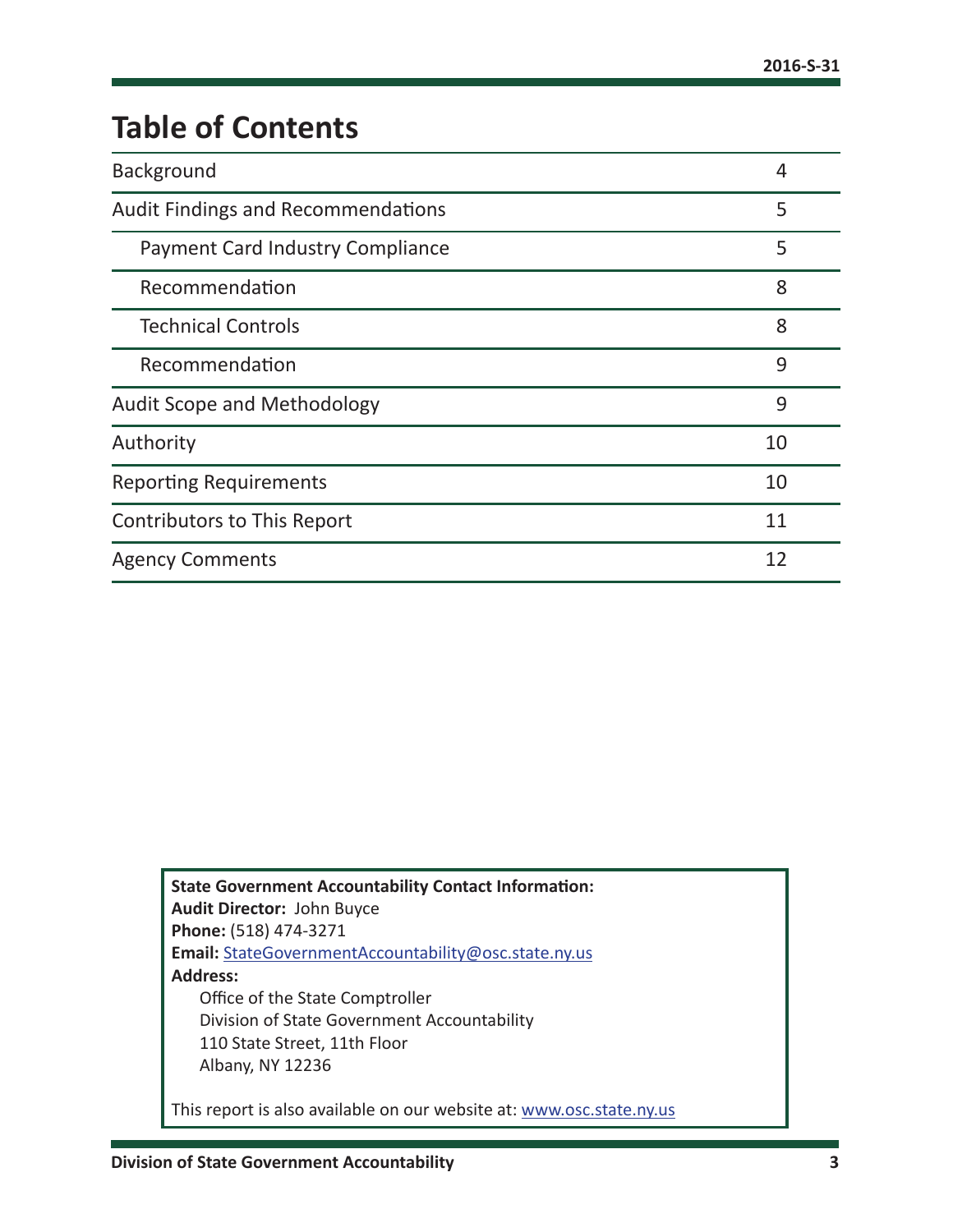# <span id="page-4-0"></span>**Background**

The Central New York Regional Transportation Authority (Authority) is a public benefit corporation that was created in 1970 to provide transportation services in Onondaga, Oswego, Cayuga, and Oneida counties. The Authority has a separate transportation system for each county served. Its main service area is the City of Syracuse and Onondaga County. The Authority operates a fleet of 237 buses 365 days a year, and its vehicles travel approximately 6 million miles and carry roughly 12 million passengers each year.

Customers can purchase bus passes at 37 different locations throughout central New York, including Authority transit hubs and offices, a bank, colleges, check-cashing businesses, a drug store, and supermarkets. These retailer locations purchase the passes in bulk and process payment card transactions on their own systems. In addition, the Authority processes credit card payments on its own systems, including: two ticket vending machines in Syracuse and another in Utica, the reception desk at the main office in Syracuse, the service window at the transportation hub in Utica, and four self-service parking kiosks and one payment card reader at the Syracuse Regional Transportation Center service window. Also, the Authority operates an online store where customers can purchase bus passes with a credit card.

All organizations that accept credit cards as a method of payment, such as the Authority, must comply with the Data Security Standards (DSS) established by the Payment Card Industry (PCI) Security Standards Council (Council). The PCI DSS is a comprehensive set of technical and operation requirements addressing security management, information security policies and procedures, network architecture, software design, and other critical protective measures associated with credit card data. It is intended to help organizations proactively protect customer credit card data that is either stored, processed, or transmitted. The requirements apply to all system components included in, or connected to, the Cardholder Data Environment (CDE). The CDE comprises people, processes, and technologies that store, process, or transmit cardholder data or sensitive authentication data. "System components" include network devices, servers, computing devices, and applications.

About 25 percent of the Authority's revenues come from passenger fares, which totaled about \$16 million in FY 2014-15 according to the Authority's audited financial statements. In calendar year 2015, the Authority reported 40,822 credit card transactions totaling more than \$900,000 in revenue.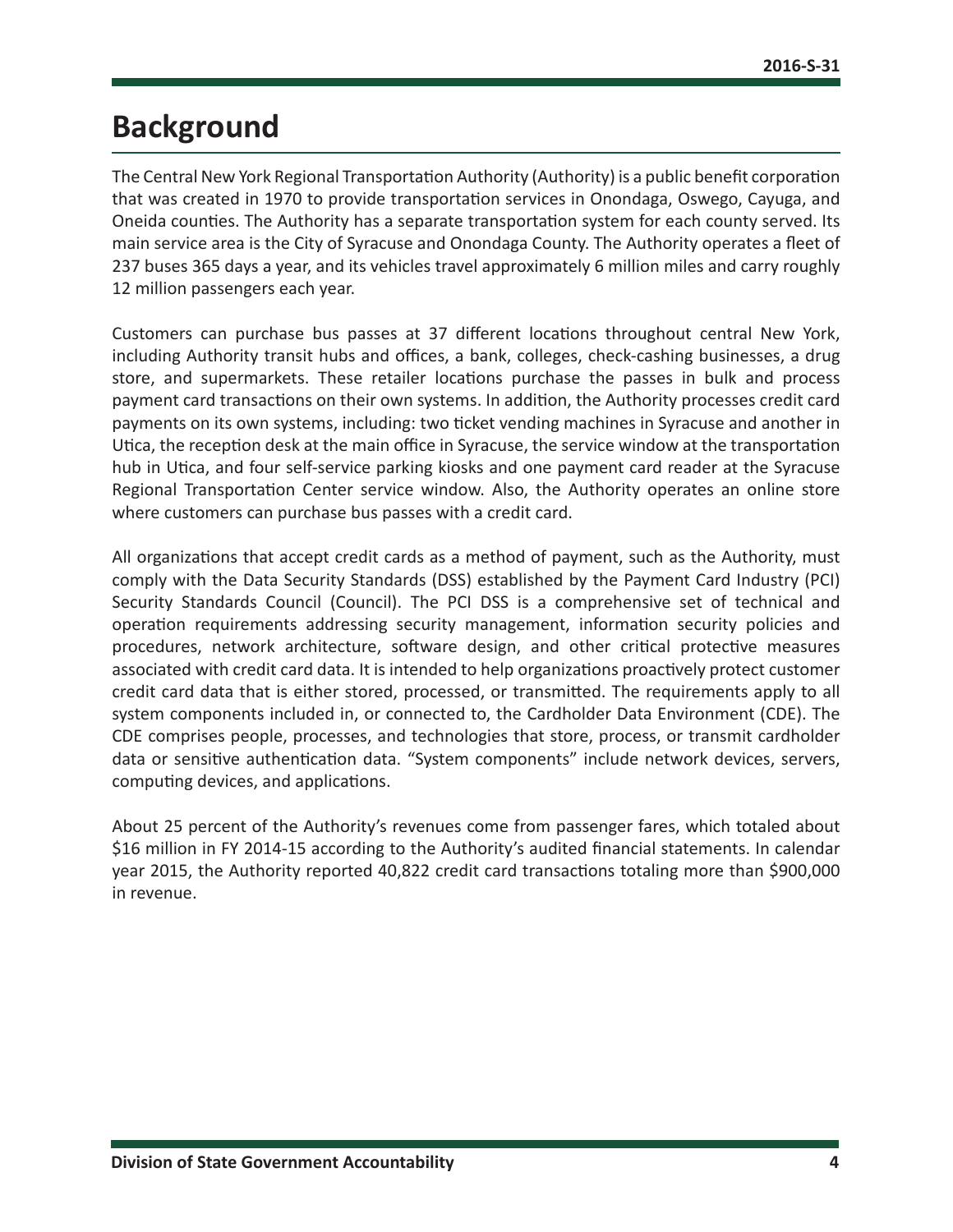# <span id="page-5-0"></span>**Audit Findings and Recommendations**

We reviewed select operational and technical security controls over the protection of cardholder data at the Authority. Based on our review, we identified several matters that management should address to improve the Authority's information security program for cardholder data and to ensure it meets PCI requirements. For example, the Authority has neither established nor disseminated an Information Security Policy that addresses all PCI DSS requirements, nor has it implemented a formal risk assessment process to identify threats to cardholder data as required. Furthermore, to date the Authority has only issued limited guidance regarding security over confidential data, including credit card information. In addition, the Authority has not yet inventoried all devices that process cardholder data, ensured that all devices that process cardholder data are physically secured, or implemented appropriately strong network user account and password controls. Finally, we identified certain other technical controls in the Authority's systems that did not appropriately or fully address PCI requirements.

As a result of our audit, the Authority has already taken various actions to bolster its security over cardholder data, including conducting technical testing of systems handling cardholder data and addressing certain technical issues that we identified during our audit. However, the Authority still needs to take additional steps to improve its overall information security program to ensure it meets PCI DSS.

## **Payment Card Industry Compliance**

To achieve PCI DSS compliance, an organization must meet all PCI DSS requirements. The PCI DSS comprises 12 high-level requirements and over 200 sub-requirements for protecting cardholder data, and may be enhanced by additional controls and practices to further mitigate risks. These requirements cover information security domains such as firewall configuration, system hardening, physical security, vulnerability management and patching, application security, and wireless controls.

We reviewed select Authority operational and technical data security controls over cardholder data and found several matters that require management's attention. Several weaknesses existed because the Authority had not yet effectively implemented certain core elements of an information security program over cardholder data. Recently, the Authority initiated an assessment (i.e., PCI self-assessment) to evaluate its compliance with PCI DSS. As the Authority moves forward with this process, management should take prompt actions to address our audit recommendations to better ensure that the Authority meets PCI DSS requirements.

## *Cardholder Data Security Program*

Failing to integrate PCI DSS security processes into daily business and operational procedures, monitor security controls on a continuous basis, and maintain compliance at all times could leave organizations more susceptible to security control failures, malicious attack, and accidental information leakage. Ongoing compliance also requires centralized coordination of numerous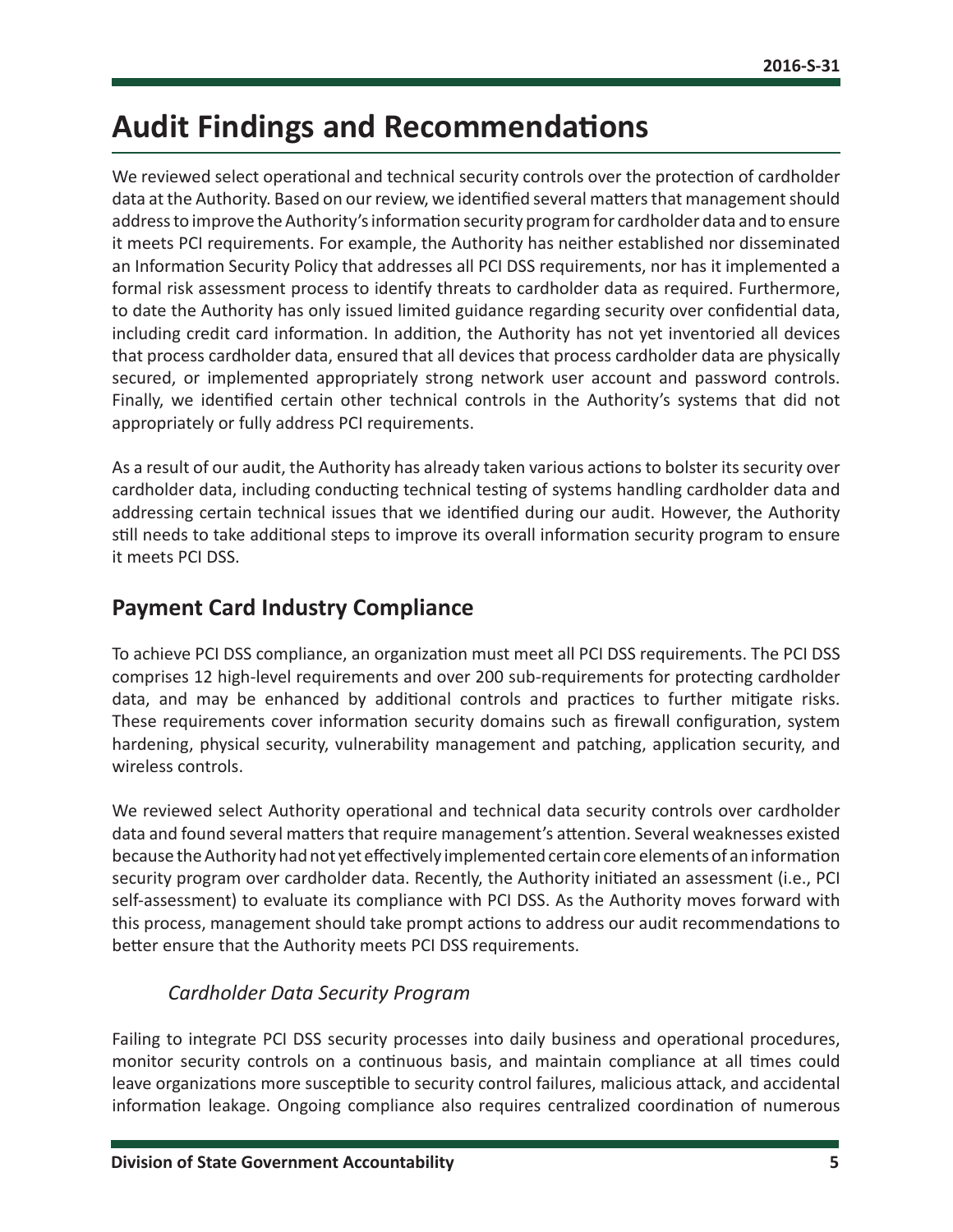resources, actions, projects, and people. As a result, the Council recommends that specific individuals be assigned overall responsibility for these activities, be qualified to perform such functions, and be given adequate funding and the proper authority to effectively organize and allocate such resources appropriately.

An Information Security Policy (Policy) is an essential component of an organization's information security program, and is also a requirement of PCI DSS. The Policy helps an organization to define the security controls, requirements, and processes that facilitate the protection and confidentiality of its systems, network, and data. It also includes information on the rules of behavior that users are expected to follow, baselines for security controls, and security roles and responsibilities among staff. Documenting and assigning staff responsibilities within an organization's information security program will help to ensure that appropriate resources have been allocated to fully address security requirements, controls, and processes. Further, the Policy should be disseminated to all staff so they are aware of the sensitivity of the organization's data as well as their responsibilities for protecting it.

We found the Authority does not have a Policy that clearly defines information security responsibilities for all personnel. Further, management has not yet fully implemented other key components of a comprehensive information security program that are required by PCI DSS, including:

- Establishing a formal security awareness program to make all personnel aware of the importance of cardholder security;
- Implementing a formal process for identifying security vulnerabilities to the CDE;
- Tracking and monitoring all access to network resources and cardholder data;
- Implementing a formal risk assessment process to identify threats to cardholder data; and
- Establishing, documenting, and distributing security incident response and escalation procedures to ensure timely and effective handling of all situations.

The security controls, requirements, and processes that are defined within the Policy should be further supported by supplementary procedures that provide more detailed information on the implementation of the control. Within the PCI DSS, comprehensive procedures are required for controls such as firewall and router maintenance, encryption of data transmissions, network and web application vulnerability scanning, user access controls, and physical security. However, we found that the Authority does not yet have documented procedures detailing the implementation of these PCI DSS-related security controls. Based on discussions with Authority officials, there are only informal word-of-mouth procedures in place.

Officials indicated resource limitations have inhibited their ability to implement a comprehensive information security program over cardholder data. Further, they acknowledged that the Authority needs to make improvements in its overall cardholder data security program. In response to our findings, officials indicated the Authority was finalizing an agreement with a cybersecurity consultant to facilitate comprehensive corrective action related to its cardholder data security program.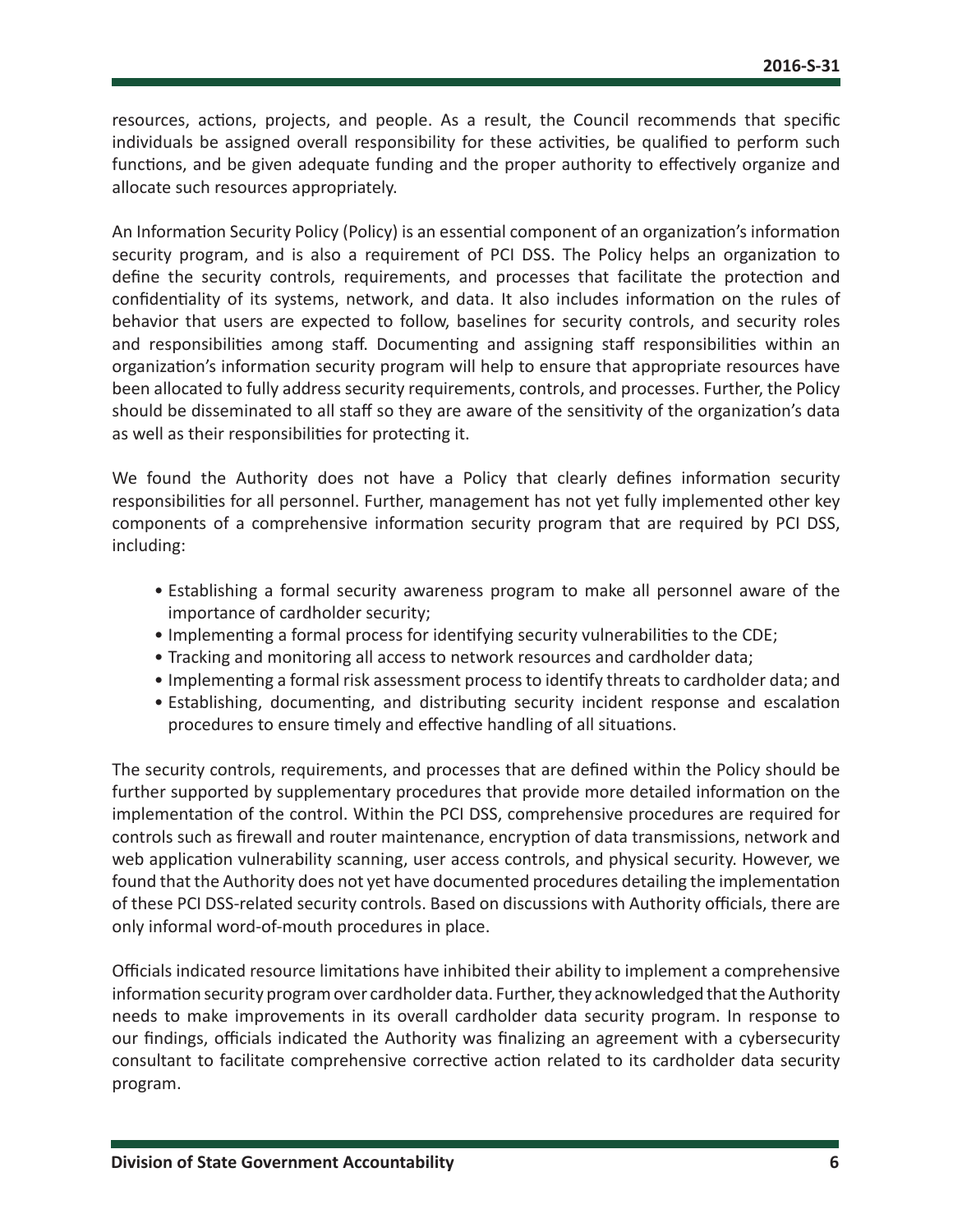#### *Physical Access Controls*

PCI DSS requires that video cameras or other access control mechanisms (e.g., badge systems, door controls, and locks) be used to monitor physical access to sensitive areas and the CDE. Without the use of such controls, unauthorized persons could potentially gain access to the facility to steal, disable, disrupt, or destroy critical systems and cardholder data.

During our on-site review, we observed that there are no security cameras at the front desk in the Syracuse main office, nor is the office locked. This office also serves as the only access point to the area where the customer service representatives work, some of whom have no role in the processing of payment cards. Furthermore, we observed the video feeds from all of the remote payment card processing locations, and found that one ticket vending machine, four parking machines, and a payment card processing terminal were not monitored by on-site cameras. In addition, we noted that the Authority's camera system only retained video data for one month, as opposed to the three months recommended by PCI standards.

#### *User Access Controls*

To ensure that critical data can only be accessed by authorized personnel, PCI DSS requires that systems limit access based on "need to know" and according to job responsibilities. Need to know is when access rights are granted to only the least amount of data and privileges needed to perform a job. Accounts with access to an organization's CDE that are inactive (i.e., not used a regular basis) are often targets of attack due to the lower likelihood that administrative staff will notice modifications to them. To help organizations mitigate this risk, PCI DSS dictates that inactive user accounts be deleted or disabled from accessing the CDE after 90 days of inactivity. PCI DSS also requires that organizations implement a strong password policy within their information security program. This helps to ensure all account passwords in use are secure and have a level of complexity that will hinder an intruder's ability to identify them.

During our testing, we determined that the Authority could improve its user access controls. For example, of the 302 total active system users, 62 had some type of generic ID. PCI DSS requirements specifically state that group, shared, or generic IDs should not be used.

We also found that the Authority has not removed or disabled accounts within 90 days of inactivity as required by PCI DSS. Specifically, we identified 30 Authority accounts that would be considered inactive by PCI DSS standards. Of these 30 inactive accounts, nine belonged to an administrative domain group that had elevated privileges, and thereby increased the risk associated with these accounts. If an intruder compromised a privileged inactive account, the intruder would have escalated rights over all systems within the CDE, including those systems processing credit card data.

We also found that the Authority's domain policy, which governs its network password policy and passwords for some components of the CDE, did not meet PCI DSS's complexity requirements. To lessen the threat of dictionary or brute-force password attacks (i.e., automated attacks with special software that attempt to determine passwords by trying hundreds or sometimes millions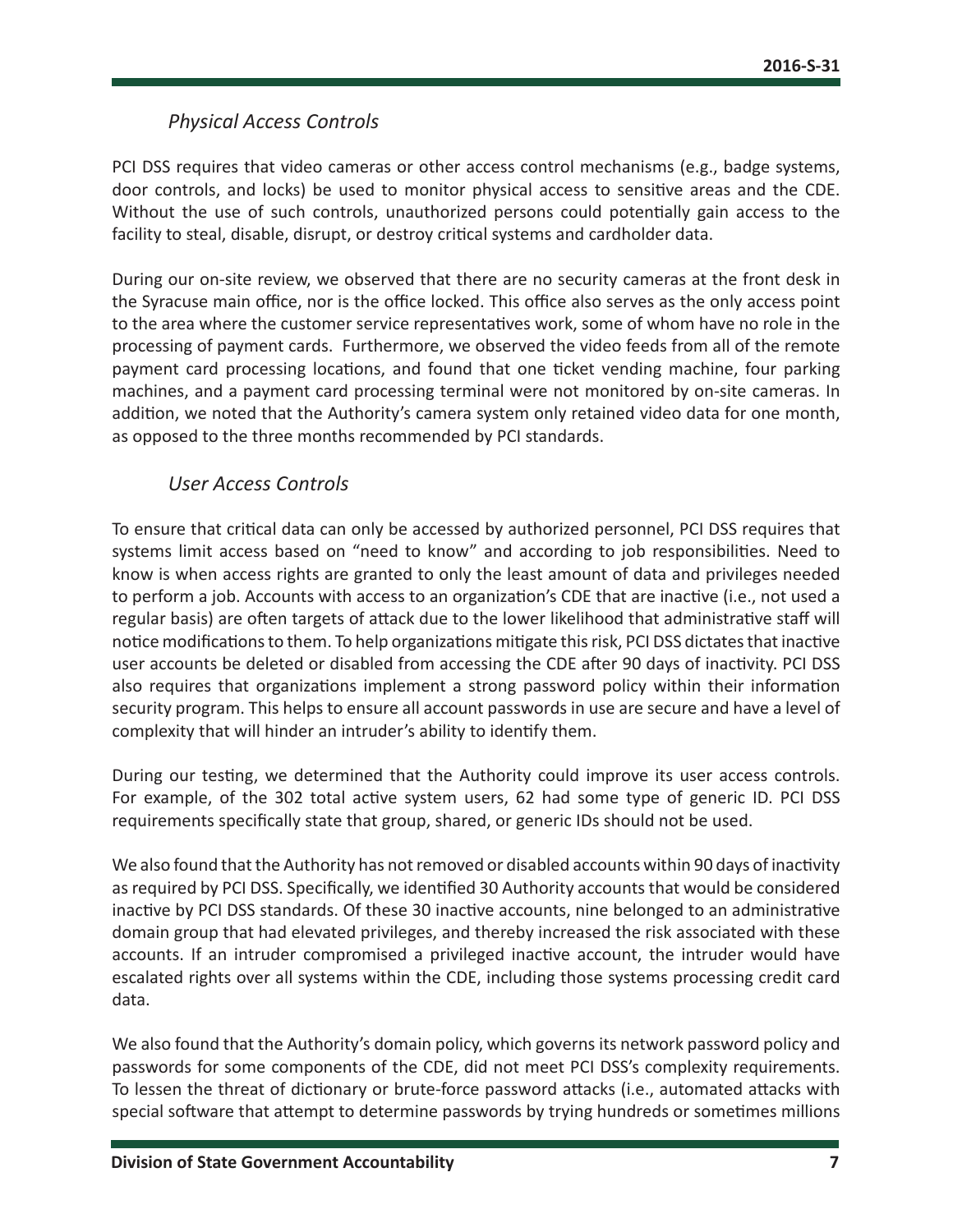<span id="page-8-0"></span>of likely possibilities, such as words in a dictionary), an organization should ensure all passwords in use on CDE components require an increased level of complexity by using multiple‑character sets.

During our testing, we also found that of the 302 active Authority domain accounts, 146 had passwords that were considered stale by PCI DSS requirements and had not been changed in over 90 days. Further, 33 of the stale accounts were also part of the aforementioned administrative domain group, which had advanced privileges over systems within the CDE. If an intruder identified the stale password for a privileged account, the intruder would be able to more easily leverage the administrative access to gain unauthorized access to the CDE and credit card data. The Authority can help to mitigate this risk by: ensuring passwords are changed or updated on a 90-day cycle; and auditing those passwords belonging to privileged accounts to confirm they have been updated within the defined password policy time frame.

#### *Completeness of Payment Card Industry Inventories*

We found that the Authority maintained an overall inventory for all of their technology assets, but did not specifically distinguish those devices that process cardholder data. As stated in the PCI DSS, "maintaining a current list of all system components will enable an organization to accurately and efficiently define the scope of their environment for implementing PCI DSS controls. Without a complete inventory, some system components could be forgotten, and be inadvertently excluded from the organization's configuration standards." System components operating without the proper PCI specific security controls significantly increase the risk of unauthorized access to cardholder data.

## **Recommendation**

- 1. Develop strategies to enhance compliance with PCI DSS. This should include, but not be limited to:
	- Developing and disseminating a Policy and procedures that clearly define information security responsibilities for all personnel;
	- Inventorying all assets related to payment card processing activities;
	- Strengthening physical security over all systems that receive, process, transmit, and maintain cardholder data; and
	- Meeting PCI DSS user account and password requirements.

## **Technical Controls**

During our testing, we identified technical controls in the CDE that did not appropriately or fully address PCI requirements. Due to their confidential nature, we reported these matters to officials in a separate report and, consequently, do not address them in detail in this report. If these matters are not adequately addressed, the Authority could be exposed to unnecessary risks if a breach occurs. These risks include not only potential unauthorized access to cardholder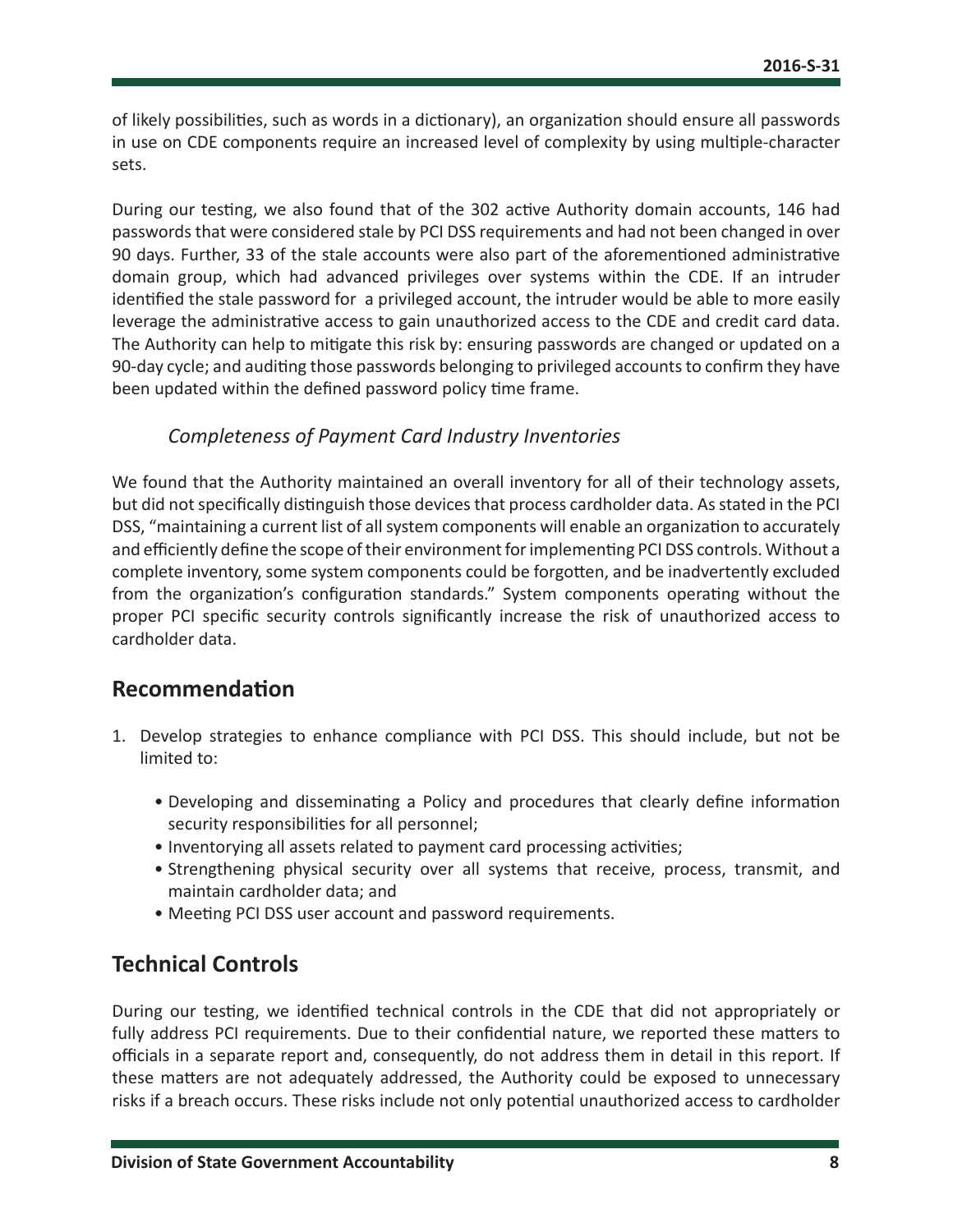<span id="page-9-0"></span>data, but also potential fines or penalties if it is determined the Authority is responsible for the security incident. Furthermore, a compromise or breach could negatively impact public opinion or perception of the Authority as a whole. Subsequent follow-up audits will address the detailed findings and recommendations related to CDE technical controls.

#### **Recommendation**

2. Implement the recommendations detailed during the audit for strengthening technical controls over cardholder data.

# **Audit Scope and Methodology**

The objective of our audit was to determine whether the Authority complies with Payment Card Industry (PCI) security standards. Our audit scope covered the period January 1, 2015 through June 24, 2016.

To accomplish our objective, we reviewed relevant laws, regulations, and the Authority's policies related to PCI compliance. We also became familiar with and assessed the Authority's internal controls as they relate to payment card handling and processing. We made physical observations at the Authority's payment card processing locations as well as other locations that are connected to the Authority's computer network. We held multiple meetings with Authority officials to gain an understanding of how payment cards are handled and processed as well as an overall understanding of how the Authority addressed PCI DSS. To determine if there were users who should no longer have access to the systems, we compared a list of system users from the active directory with a current list of employees on the payroll. We also reviewed domain user account and password settings along with user login and password change activity. Finally, we reviewed documentation maintained by the Authority related to payment card processing during our scope period.

We conducted our performance audit in accordance with generally accepted government auditing standards. Those standards require that we plan and perform the audit to obtain sufficient, appropriate evidence to provide a reasonable basis for our findings and conclusions based on our audit objective. We believe that the evidence we obtained provides a reasonable basis for our findings and conclusions based on our audit objective.

In addition to being the State Auditor, the Comptroller performs certain other constitutionally and statutorily mandated duties as the chief fiscal officer of New York State. These include operating the State's accounting system; preparing the State's financial statements; and approving State contracts, refunds, and other payments. In addition, the Comptroller appoints members to certain boards, commissions, and public authorities, some of whom have minority voting rights. These duties may be considered management functions for purposes of evaluating threats to organizational independence under generally accepted government auditing standards. In our opinion, these functions do not affect our ability to conduct independent audits of program performance.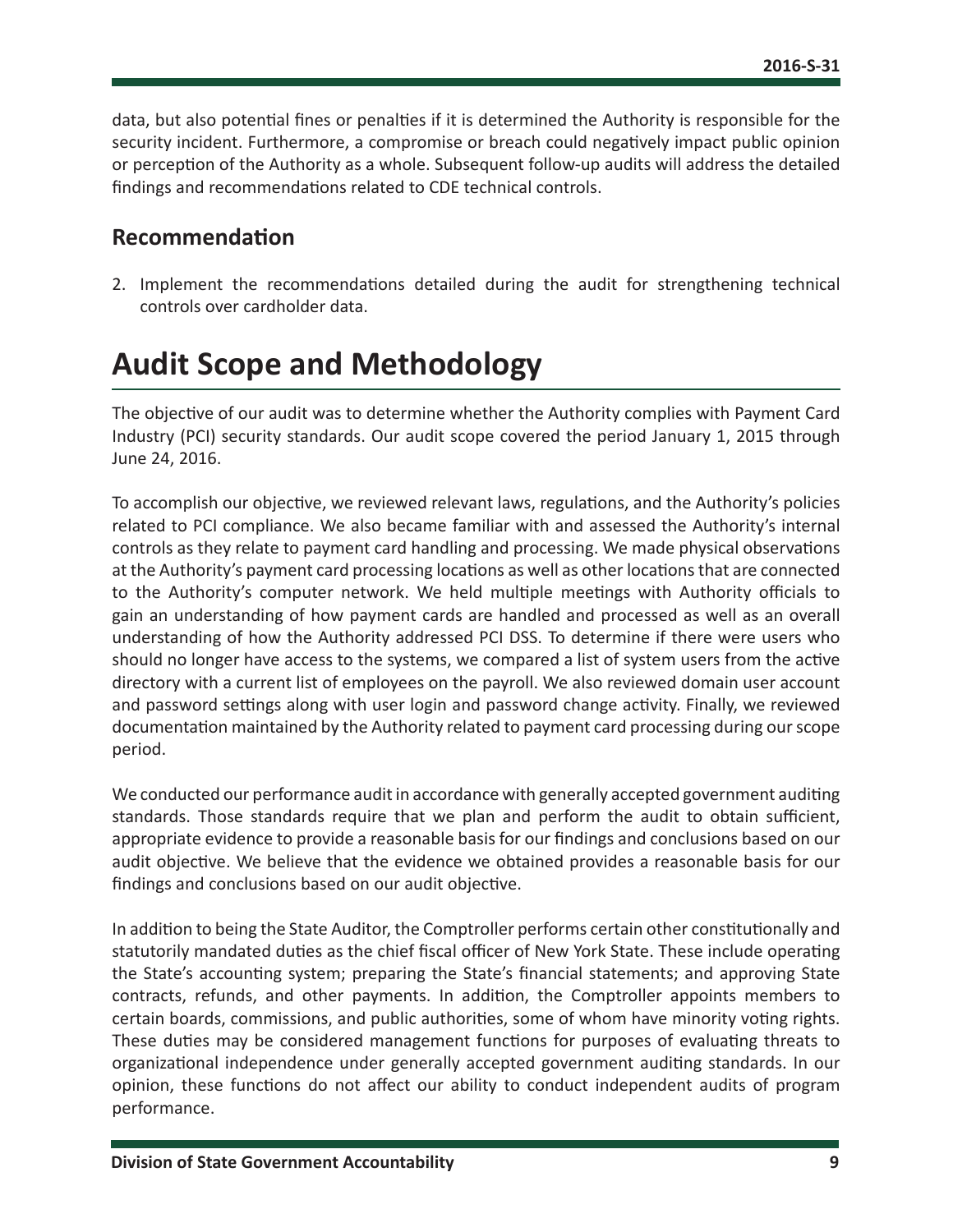# <span id="page-10-0"></span>**Authority**

The audit was performed pursuant to the State Comptroller's authority under Article X, Section 5 of the State Constitution and Section 2803 of the Public Authorities Law.

# **Reporting Requirements**

We provided a draft copy of this report to Authority officials for their review and formal comment. Their comments were considered in preparing this report and are attached in their entirety at the end of it. Officials agreed with our findings and recommendations and have indicated they have already taken steps to facilitate comprehensive corrective action.

Within 90 days after final release of this report, as required by Section 170 of the Executive Law, the Chairman of the Central New York Regional Transportation Authority shall report to the Governor, the State Comptroller, and the leaders of the Legislature and fiscal committees, advising what steps were taken to implement the recommendations contained herein, and where recommendations were not implemented, the reasons why.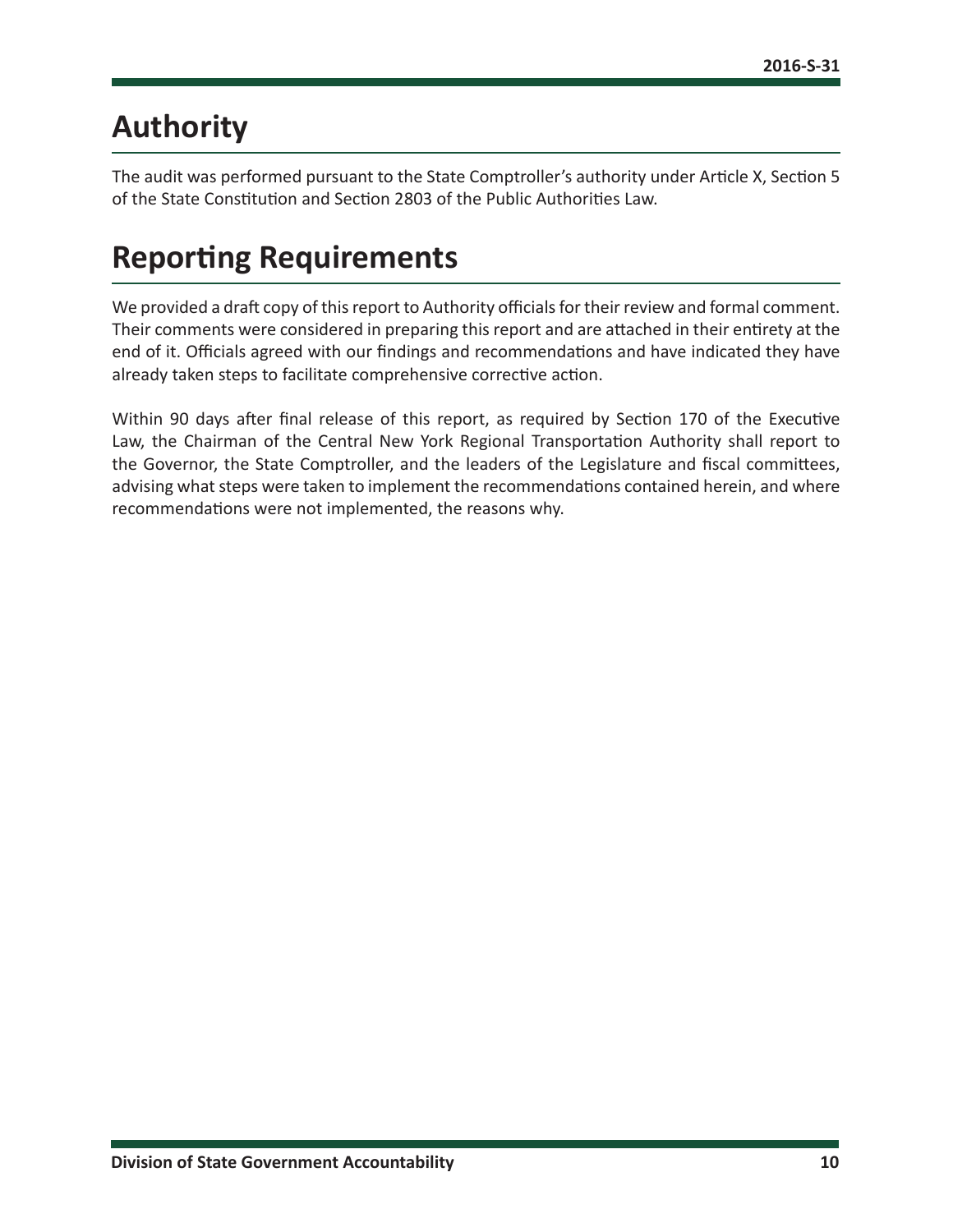# **Contributors to This Report**

<span id="page-11-0"></span>**John F. Buyce**, CPA, CIA, CFE, CGFM, Audit Director **Nadine Morrell**, CIA, CISM, CGAP, Audit Manager **Mark Ren**, CISA, Audit Supervisor **Raymond Barnes**, Examiner-in-Charge **Jared Hoffman**, OSCP, GPEN, GWAPT, Information Technology Specialist **Rachael Hurd**, Senior Examiner **Joseph Robilotto**, Senior Examiner

# **Division of State Government Accountability**

Andrew A. SanFilippo, Executive Deputy Comptroller 518-474-4593, [asanfilippo@osc.state.ny.us](mailto:asanfilippo%40osc.state.ny.us%0D?subject=)

> Tina Kim, Deputy Comptroller 518-473-3596, [tkim@osc.state.ny.us](mailto:tkim%40osc.state.ny.us?subject=)

Brian Mason, Assistant Comptroller 518-473-0334, [bmason@osc.state.ny.us](mailto:bmason%40osc.state.ny.us?subject=)

## **Vision**

A team of accountability experts respected for providing information that decision makers value.

## **Mission**

To improve government operations by conducting independent audits, reviews and evaluations of New York State and New York City taxpayer financed programs.